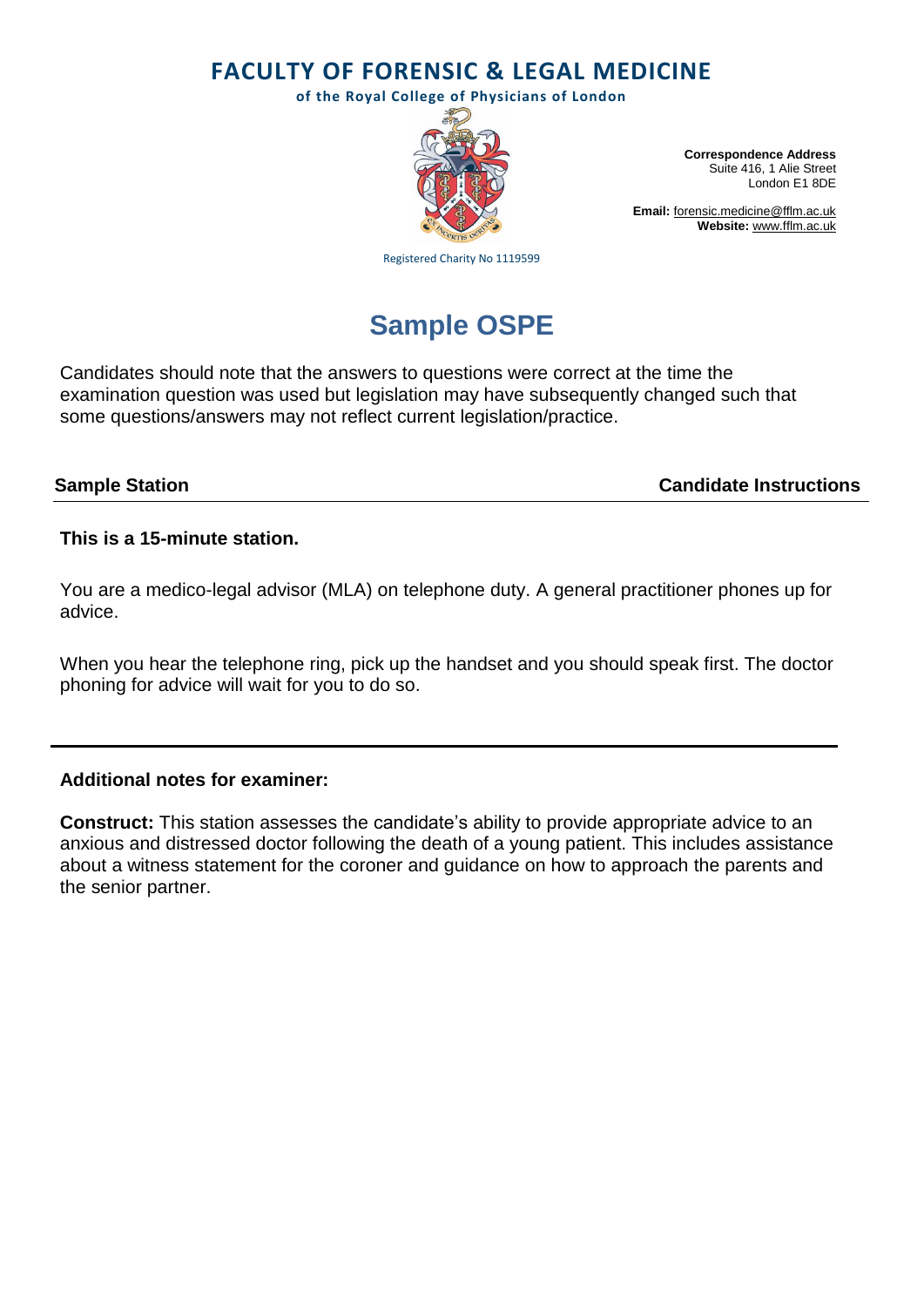A=Outstanding, B=Very Good, C=Adequate, D= Marginal, E = Inadequate

|                                | 1. Initial approach                                 |                   |                                  |                                  |                   | $\mathsf{A}$ | B                | $\mathbf{C}$ | $\blacksquare$ | Е                |  |
|--------------------------------|-----------------------------------------------------|-------------------|----------------------------------|----------------------------------|-------------------|--------------|------------------|--------------|----------------|------------------|--|
|                                | 2. Information-gathering: content                   |                   |                                  |                                  |                   | $\mathsf{A}$ | B                | $\mathbf{C}$ | D              | E                |  |
|                                | 3. Information-gathering: communication             |                   |                                  |                                  |                   | $\mathbf{A}$ | B                | C            | D              | Е                |  |
|                                | 4. Information-giving: medico-legal advice          |                   |                                  |                                  |                   |              | B                | C            | D              | Е                |  |
|                                | 5. Management: practical advice                     |                   |                                  |                                  |                   |              | B                | $\mathbf{C}$ | D              | E                |  |
|                                | 6. Information giving and management: communication |                   |                                  |                                  |                   |              | B                | $\mathbf C$  | D              | E.               |  |
| 7. Rapport and Professionalism |                                                     |                   |                                  |                                  |                   | $\mathsf{A}$ | B                | $\mathbf{C}$ | D              | E                |  |
|                                | 8. SP mark                                          |                   |                                  |                                  |                   |              | B                | $\mathbf{C}$ | D              | E                |  |
| <b>GLOBAL</b><br><b>RATING</b> |                                                     | 1                 | $\overline{2}$                   | $\mathbf{3}$                     | 4                 |              | 5                |              |                | $6\phantom{1}6$  |  |
|                                |                                                     | <b>CLEAR FAIL</b> | <b>BORDERLINE</b><br><b>FAIL</b> | <b>BORDERLINE</b><br><b>PASS</b> | <b>CLEAR PASS</b> |              | <b>VERY GOOD</b> |              |                | <b>EXCELLENT</b> |  |

Examiner feedback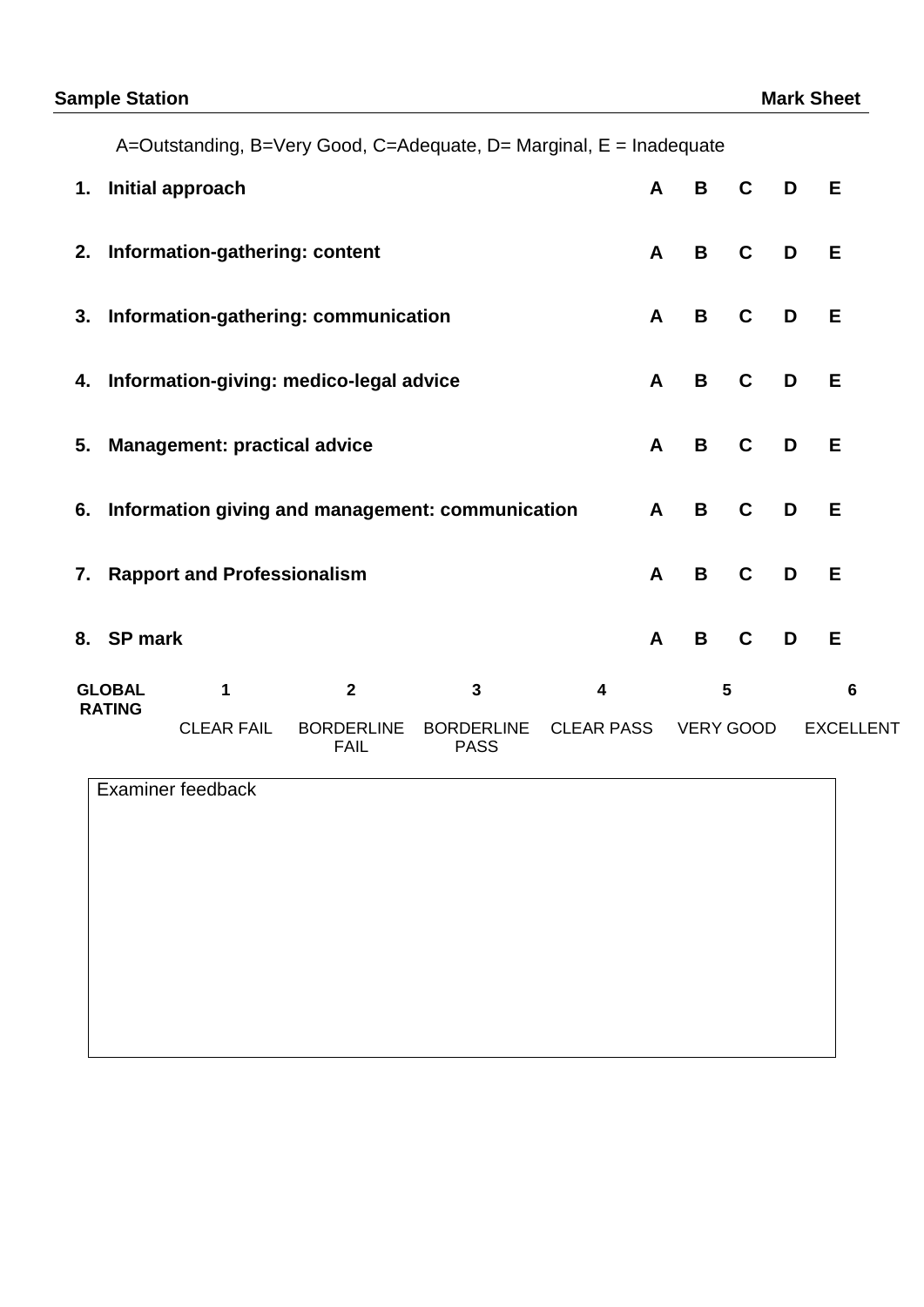# **1. Initial approach**

Candidates should introduce themselves to the caller, check the caller's identity and ask on, without interruption.

# **2. Information-gathering: content**.

Candidates should establish general details about the caller, including brief background, training, present position and general experience. They should check whether there have been any complaints about his professional judgment in the past.

Candidates are expected to elicit a detailed history in a chronological order bearing in mind that the caller is anxious. The history should include all relevant entries in the medical notes, correspondence and telephone memos. The candidate should ask for copies of the documents to be provided.

Candidates should establish whether other doctors (especially the senior/managing partner) have been involved and if so, what they have done and said.

Candidates should accurately summarise the caller's concerns namely (i) concern about missing the diagnosis and (ii) concern that the family is seeking to blame the practice and (iii) concern about senior partner's stance.

### **3. Information-gathering: communication skills**

Candidates should use an appropriate mix of open and closed questions and avoid asking leading questions (assuming an answer). The candidate should also avoid asking multiple questions, or questions that use jargon.

Questions should be asked clearly, and the candidate should demonstrate active listening and picking up on cues, responding appropriately to questions or comments. The candidate should not make or imply any judgment on the acts/omissions of the caller.

Candidates should accurately summarise the doctor's concerns.

#### **4. Information-giving: medico-legal advice**

Candidates should provide information about the general purpose of the inquest and give guidance on how the caller should approach the parents of his late patient and how the caller should deal with his suspicions about the senior partner.

Candidates should explain to the caller that s/he should not jump to the conclusion that s/he was negligent in not considering a diagnosis of diabetes. S/he should be informed by the candidate that negligence may be a matter of expert evidence in due course.

Assess whether the candidate has provided all the information the caller requires.

Candidates should explore whether the Practice have had a significant event meeting and encourage them to do so to allow reflection on the care provided.